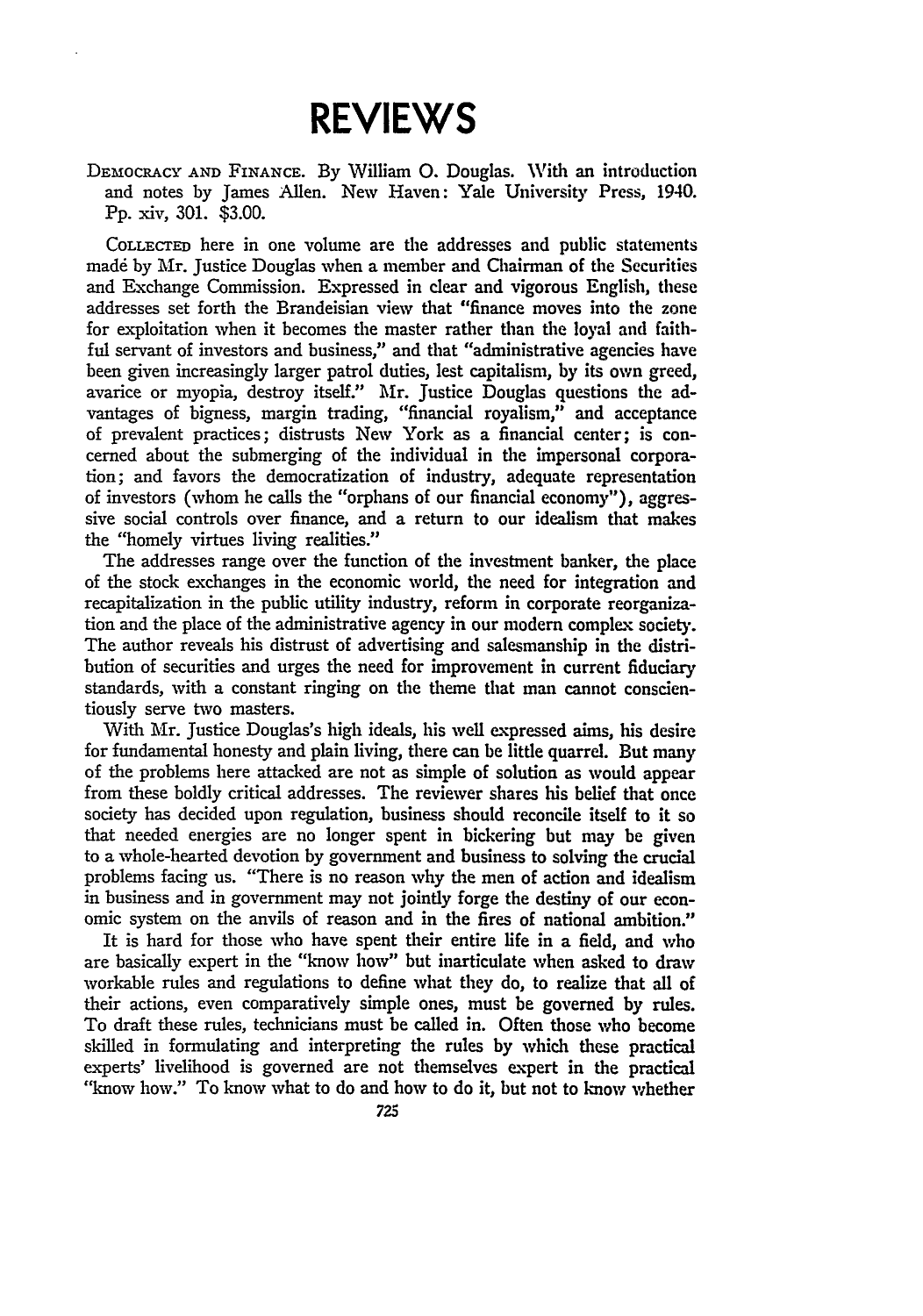it violates some rule they cannot understand, is particularly galling to heads of firms who must ask youngsters, lawyers and members of the Commission's staff how to run their business. This breeds a sense of futility and frustration which is not good for society. To Mr. Justice Douglas these growing pains pale into insignificance beside the needs of the people for social reform, the protection of investors and the proper functioning of our economy. Such heartburns will pass with the years and with increased knowledge on the part of the regulators. "Administrative agencies are here to stay, being democracy's way of dealing with the over-complicated social problems."

"The task of the administrator is to offer fairness and reasonableness in fulfilling his oath of office." The task of business and finance is "to provide the progressive leadership which must go hand and hand with administrative government." If "these administrative powers are to be exercised sporadically, enlightened business need only take the lead."

"Effective control calls not for the slower and heavier method of judicial decisions but for the more subtle and more sensitive control of daily administrative direction. . **.** . It means that adequate and effective methods of administration have never been and can never be fashioned through the judicial process. **. .** . The battle will be won only **by** constantly progressive administrative standards quietly and sincerely applied and delicately adjusted to requirements of particular cases."

An interesting, stimulating and provocative book, it is a "must" for those who would know what activates the mind of one of the ablest of those advocating social controls over finance and business. For the author, tradition holds neither charm nor terror. The possibility of errors does not frighten. It is only inaction that palls upon the spirit of one of the most forceful of our generation. With such minds as this, business can and must cooperate lest it perish. Administration **by** such minds will never be "captured or controlled **by** those whom they were supposed to control."

Industry and the administrators working together can solve many difficult problems to the advantage of society. The procedure of administrative agencies must be strengthened and improved so that business can work in double harness with them without a sense of frustration. The Attorney General's Committee on Administrative Procedure has recently made concrete suggestions along these lines. But, as Chief Justice Hughes said at the ceremonies commemorating the one hundred and fiftieth anniversary of the first meeting of the United States Supreme Court, "Democracy is a most hopeful way of life, but its promise of liberty and human betterment will be but idle words save as the ideals of justice, not only between man and man, but between government and citizen, are held supreme." And just as businessmen must learn to cooperate, and to recognize that proper regulation is for the social good, so must the administrative agencies. For if they adopt the complacency of business in 1929 and refuse to admit that there is anything wrong, then the feeling of resentment against them, which frustration breeds, may result in measures such as the unscientific and ill-considered Logan-Walter Bill which used a meat axe to fix a Swiss watch.

ARTHUR H. DEANt

t Member of the New York Bar.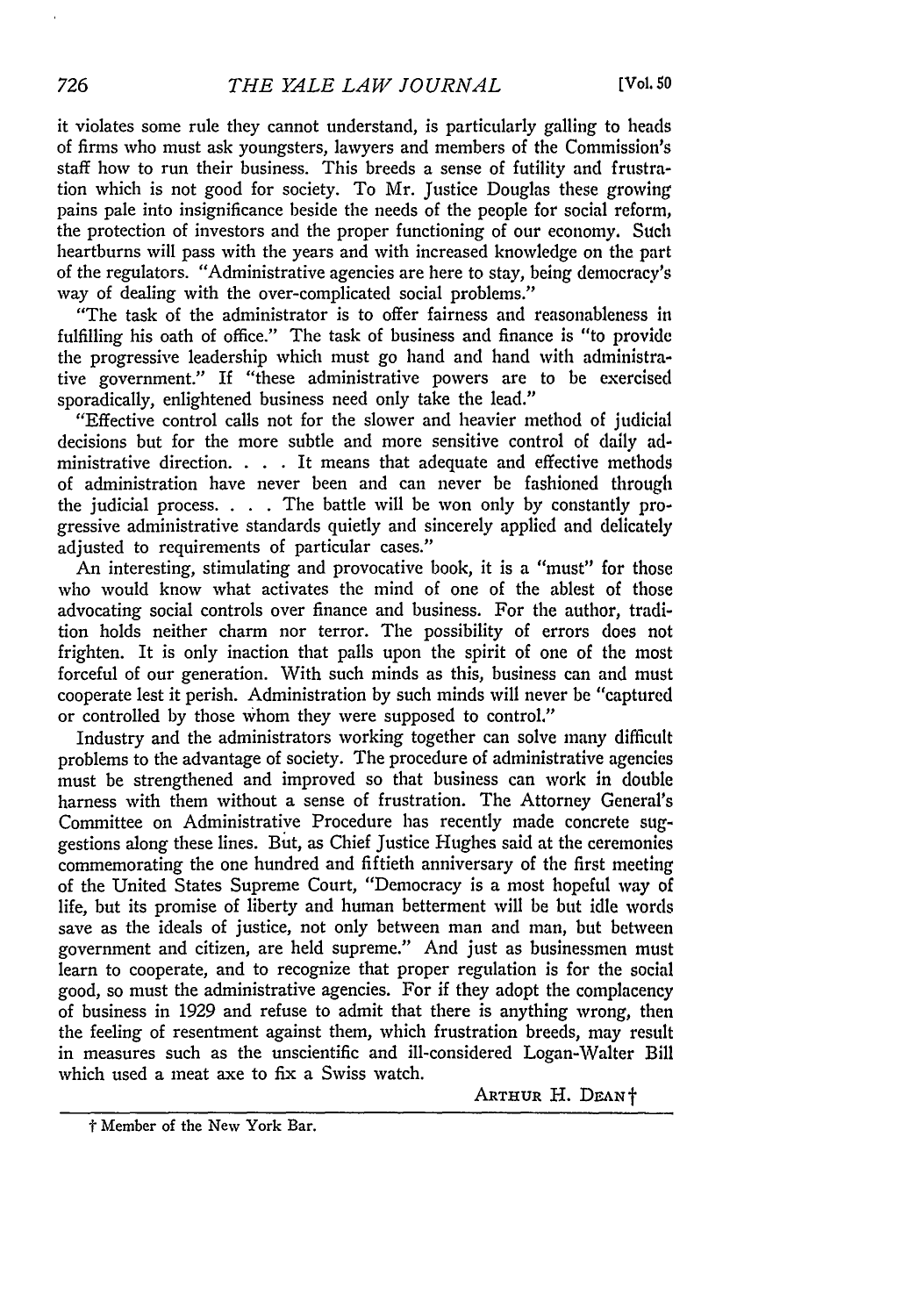THE **BOTTLENECKS** OF BusiNEss. By Thurman W. Arnold. New York: Reynal and Hitchcock, 1940. Pp. 335. \$2.50.

THERE is to be found in *The Bottlenecks of Business,* Thurman Arnold's story of anti-trust law enforcement, much that is interesting and entertaining, much that is important, and much, sometimes combining these qualities, that is peculiarly Thurman Arnold. A stickler for detailed accuracy and precision can find a lot by which to be annoyed; for example, such a notation as that "in essence all that capitalism means is that goods are distributed through the payment of money instead of by army quartermasters in accordance with military necessities." The reckless observation that the consumers' committees during NRA days "had no concrete program" is particularly aggravating to this reviewer, who was the executive officer of one of them. General Johnson, on the other hand, is admiringly viewed as trying to restrain a businessmen's stampede for higher prices. The historic fact, of course, is that the General was riding herd on that stampede **-in** the rear, while the NRA Consumers Advisory Board, with a decidedly concrete program, was vainly trying to hold down the rush along lines which Mr. Arnold, if informed, would have appreciated.

It would be a great mistake, however, to write the book off as inconsequential because it is sometimes casually constructed around the edges. Rather, it should be viewed as the work of a creative artist both in statecraft and literature who paints with broad strokes on a big canvas and is impatient of what seem to him relatively inconsequential details. So viewed, the book is important not only as a chronicle of Mr. Arnold's extraordinary personal accomplislpent as Assistant Attorney General in charge of anti-trust law enforcement but as a delineation of what such enforcement can do to remove "the bottlenecks of business."

In Mr. Arnold's view "there are two ways of running industry to capacity and distributing all its product  $(i.e.,$  removing the bottlenecks). One is to establish conditions under which competitive independent industries can maintain themselves. The other is for the state to regulate the centralized industrial power which has been allowed to develop." He, of course, strongly prefers the first method and, subject to some legislative exemption he thinks inevitable, would give it a thoroughgoing workout by enforcing the Sherman Act which "is aimed to prevent one thing, and one thing only -- the private seizure of power over interstate commerce."

Mr. Arnold's enthusiasm for Sherman Act enforcement is grounded upon his faith in the economic beneficence of free competition. Going completely fundamentalist in the expression of this faith he remarks at one point that "in a free market, the displacement caused **by** even the most revolutionary invention would be only temporary because it is capable of freeing purchasing power to go into other channels." His enthusiasm for the Sherman Act springs also from the fact that it is enforced **by** the courts rather than administrative tribunals since he believes that "it is the magic of the judicial process which makes the courts, in spite of the clumsiness of judicial procedure, the most effective tribunals to penalize unreasonable restraints of trade."

727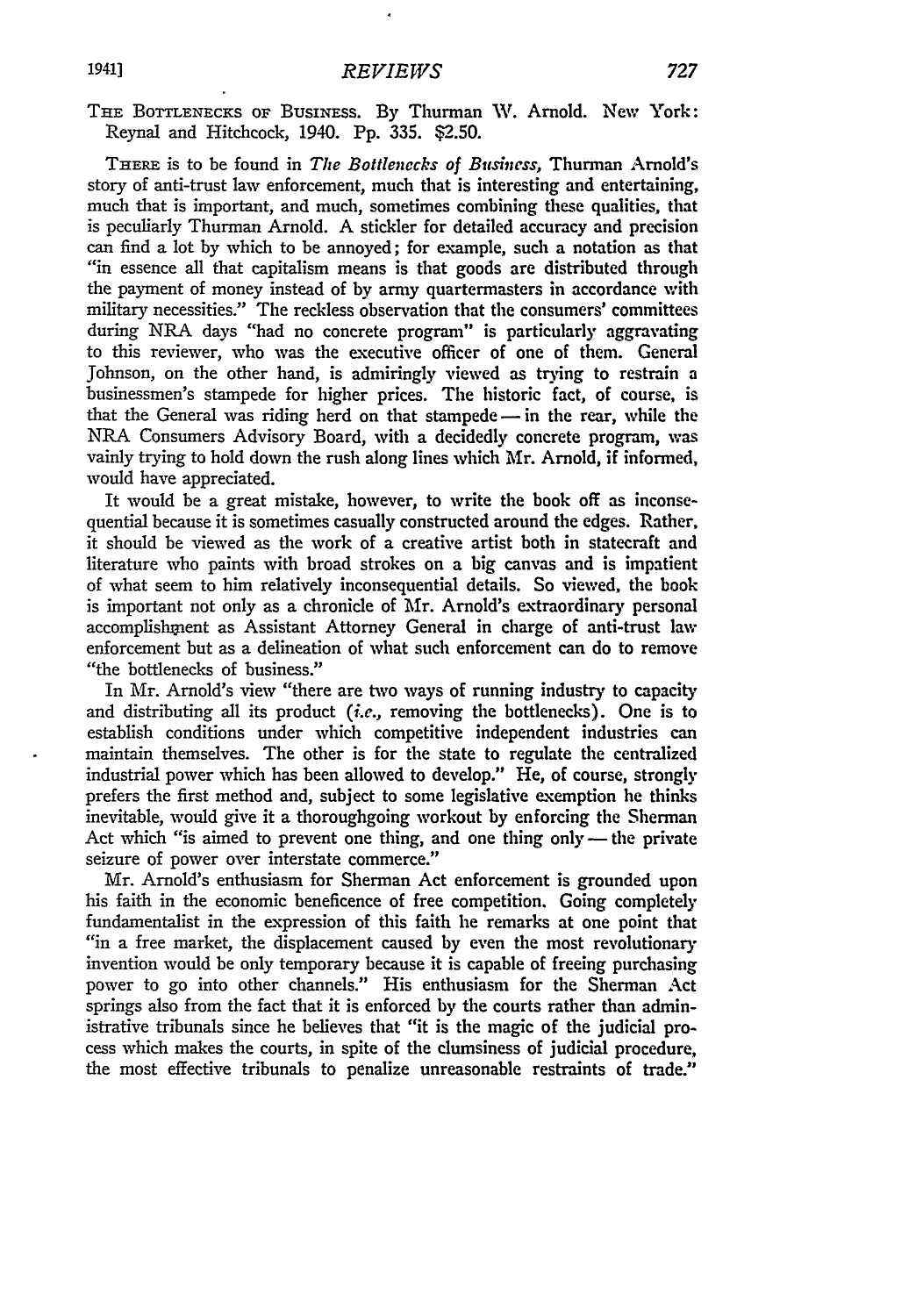In fact, so great is his admiration for the courts in this role that he finds that "slow legal procedure of anti-trust cases seems actually to aid in antitrust enforcement" because "pendency of a criminal proceeding puts such a real hazard on the continuance of the practices which are complained of."

It is easy to see that delays in criminal proceedings can be utilized as a sort. of pressure cooker of defendants, but it is the sort of advantage that it is surprising to have a Yale, Princeton, and Harvard man mention. Otherwise, it is anything but clear that in his adoration of the courts which, unlike administrative tribunals, he finds "protected by the reverence induced by judicial robes," Mr. Arnold is not indulging in moonshine. Likewise, it is easy to suspect that Mr. Arnold overvalues the efficacy of Sherman Act enforcement as a means of attaining economic paradise, although this reviewer holds that a sensible democracy would first see whether competition could be made to work in any industry- by enforcement of the Sherman Act if necessary — before trying any of the other schemes of control in the public interest, all of them tortuous, which have thus far been devised.

However, Mr. Arnold's estimate of what might be done through anti-trust law enforcement is entitled to extraordinary respect in the light of the extraordinary record he has made. Because he is essentially a very modest man, his book does not spell out in simple terms the story of how he took a moribund organization and a neglected statute and "gave the Antitrust Division (of the Department of Justice) an instrument to maintain a free market which it never had before." That story is to be gleaned from the book, however, and it is an impressive story of personal accomplishment, made interesting by a salting of shrewd and striking observations, some of which would have to be put down as very courageous politically — if there were any evidence that Mr. Arnold is aware of such a thing as political danger.

With the nation becoming increasingly involved in a deepening international crisis, the future of anti-trust law enforcement is problematical. In conventional economic thought it has found no place in the sort of emergency economic planning which is characteristic of war or frantic preparation for defense. It would not be surprising, however, if Mr. Arnold contrived, as well he might, to have anti-trust law enforcement in the front line of national defense. He indicates the possibilities along that line by remarking that "when all commodities the supply of which is affected by the war were rising, the particular war products under investigation by the Department did not increase in price." At any rate, it is not safe to assume, so long as he is on the enforcement job, that the anti-trust laws will fade out as the international crisis deepens. They did during the World War, but no man like Thurman Arnold was on the job. In fact there never has been. That, at least, is one compelling reason for reading *The Bottlenecks of Business.*

**DEXTER** M. KEEZER <sup>t</sup>

f President, Reed College, Portland, Oregon.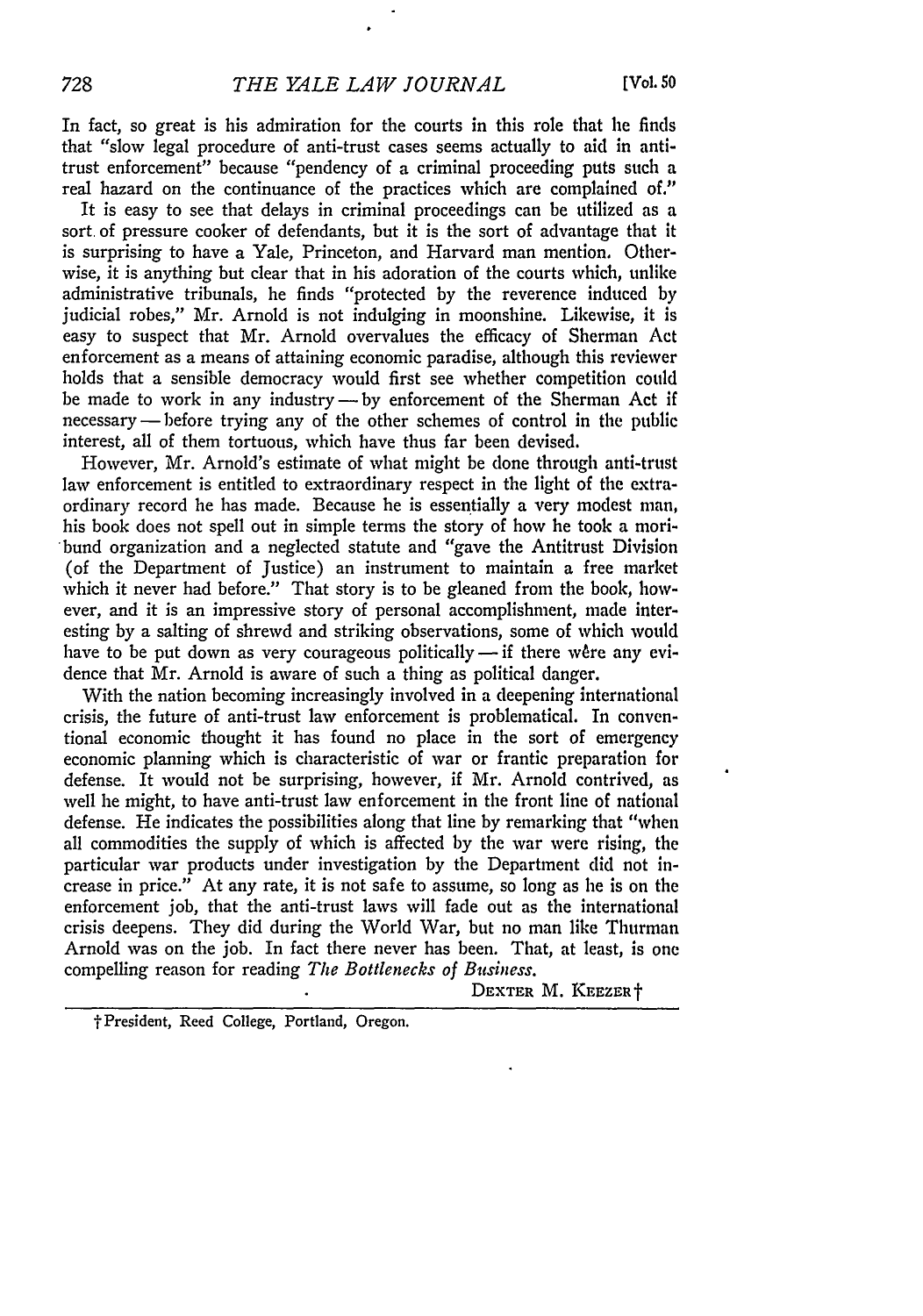**ROLLS OF TEE JUSTICES IN EYRE FOR GLOUCESTERSHIRE, WARWICKSHInE AND** STAFFORDSHIRE, 1221-1222. Edited for the Selden Society by Doris Mary Stenton. London: Bernard Quaritch, 1940. Pp. lxvi, 791.

THIS volume, the third that Mrs. Stenton has edited for the Selden Society, "completes the publication of all the rolls surviving from the first general eyre of Henry III's reign, held for the greater part of England in 1218-9 and for the western and west midland counties in 1221-2." For editing these three volumes, a laborious task by any standard, the editor deserves, and will surely receive, the thanks of the many scholars who in one field or another will benefit by the now easy accessibility of this valuable material.

In its larger aspects the general substance of the rolls of the justices in eyre in this volume is, of necessity, substantially the same as that in the two preceding volumes. For that reason, paradoxical as it may seem, the contents of these newly published rolls offer more really new information to the student of general history, or of social or cultural history, than to the legal historian. The basic features of all the actions of this period have long been known to us; we are already so thoroughly acquainted with all the facts both of procedure and of substantive law, that no new material of this nature can be expected to throw any further light on fundamentals. Fortunately, however, alike as rolls of the same type may be in their broader outlines, the particular facts of unusual or peculiar cases and the variety of details of circumstance and situation give to each roll an individuality of its own. The rolls before us have their full share of this interesting detail, and enough uncommon or unique items to offset the rather dull monotony of the many typical entries touching essoins, novel disseisin, mort dancestor, the writ of right and appeals of felony.

The date of these rolls falls within the period in which the still somewhat new writs of entry are continuing to develop. There are a noticeable number of actions begun by this writ on these rolls, entry *ad termnum qui pracerlit* being especially prominent. Interesting are the many instances of the use of *invadiavit,* rather than of *dimisit,* in this particular writ of entry.' Personal actions are not very numerous. Even the action of debt, which has begun to appear more frequently on most plea rolls by this time, occurs but seldom on these. There is one case which involves men of prominence, one which seems to be the aftermath of a recognizance, and one which may be debt in the *debet et detinet*, but more probably is a recognizance.<sup>2</sup>

There are an unusually large number of cases which bring out the none too well understood fact that though the four knights chosen to select the grand assise generally offer a list of sixteen or more knights, only twelve are actually sworn in to constitute the assise.<sup>3</sup> In one of these cases the grand

**<sup>1.</sup>** Nos. **256,** 657, *682,* **683, 1142,** 1477; *cf.* GLANVs.L X. **9;** Woodbine, *Cases i, New Curia Regis Rolls* (1930) 39 **YALE** L. J. **505,** 509-513.

<sup>2.</sup> Nos. 301, 244, 159a. This last case is indexed erroneously as detinue.

<sup>3.</sup> Nos. 111, 385, 390, 457, **981,** 1033, 1071. Where, as in Nos. **386** and 389, *est* instead of *iuratus* or *iuratis est* occurs after the name, it would seem to stand for *est essoniatus* as in No. 703.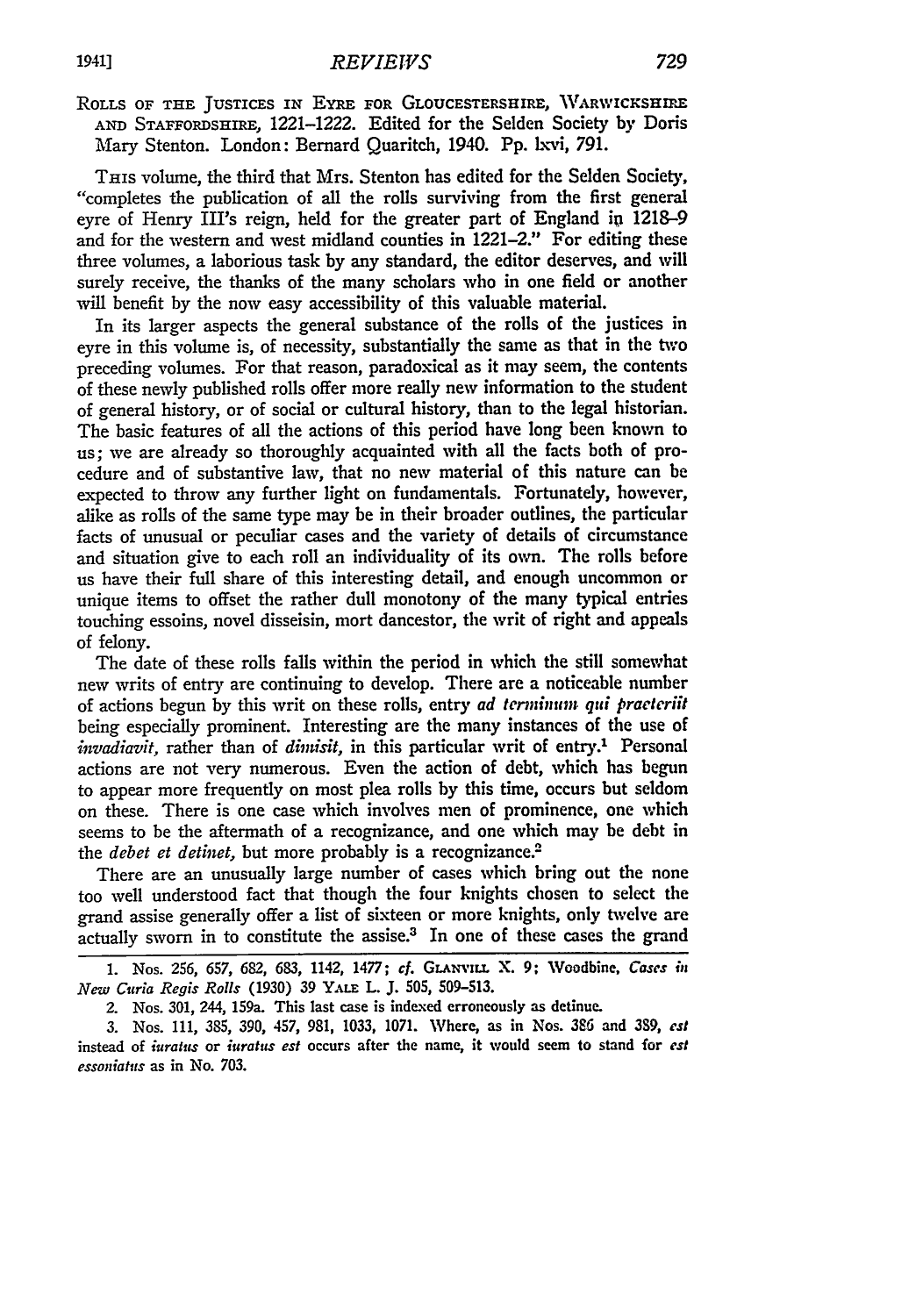assise in their verdict not only relate the facts of a true medieval love story, but naively give us information as to some of the results of the anarchy of Stephen's reign: "At length, after the death of king Stephen, when the peace of king Henry was proclaimed, Warin came and fell into poverty because he could not rob as he used to do, but he could not refrain from robbery and he went everywhere and robbed as he used." The grand assise is usually reserved' for cases begun by the writ of right, or by the writ of entry when, as Bracton puts it, the pleadings in the latter action turn it into a writ of right. **A** *quod capiat homaghm* in this collection of cases shows, what we already know from other sources, that the use of the grand assise may be extended to actions other than *de recto* and *de ingressu* when the pleadings raise a question of title.<sup>4</sup> We are told by the early writers that when the title to a piece of land is being tried by a writ of right, third parties who have an interest in the land should put in their claim. Entries on the plea rolls which bring out this fact are rare. There is a case involving this point among the civil pleas at Coventry in 1221.<sup>5</sup>

Some of the more detailed, or perhaps less obvious, rules of law are often brought out very vividly by the cases on these rolls. For example, and briefly: the common law as to dower does not apply to land held in villeinage; ploughing and sowing common of pasture, or even ploughing without sowing, constitutes disseisin of common of pasture; but, *semble* where the common is a wood and that wood has been destroyed, animals may be kept out until the new trees have grown to sufficient size to be unharmed by the pasturing; where a tenant ploughs *ignoranter* and not by his lord's order land belonging to a third party, such ploughing does not make the tenant's lord guilty of a disseisin.8

Interesting variations from usual or normal situations are numerous. Among others: a chaplain found guilty of a disseisin is allowed to pay his amercement by saying thirty masses for the soul of king John; one third of seven shops in Shrewsbury is sought as dower; eight days, instead of the customary four, are allowed for self help where a disseisee ejects his disseisor; wager of law is allowed in the very unusual case where the defendant is accused of having snatched a newly made charter from the hand of a monk who managed to retain the severed seal.7

Not the least valuable of the many kinds of information furnished by these rolls is that which they convey as to the power of local custom to override or deflect the common law. It may prevent the use of the king's grand assise in Coventry, or the use of the mort dancestor in Bristol or Warwick; among other things it may affect the rules as to dower or sales, distress for debt, rules of evidence, the question of proof of age.<sup>8</sup>

**Of** all the cases in this volume the two most important, historically, are numbers 728 and 767. Both have been in print for a long time. They are to

**6.** Nos. *227,* **69,** 598, 250, 599.

8. See index under "Borough."

<sup>4.</sup> No. 1495.

<sup>5.</sup> No. 520.

<sup>7.</sup> Nos. **1050,** 1144, 293, 427.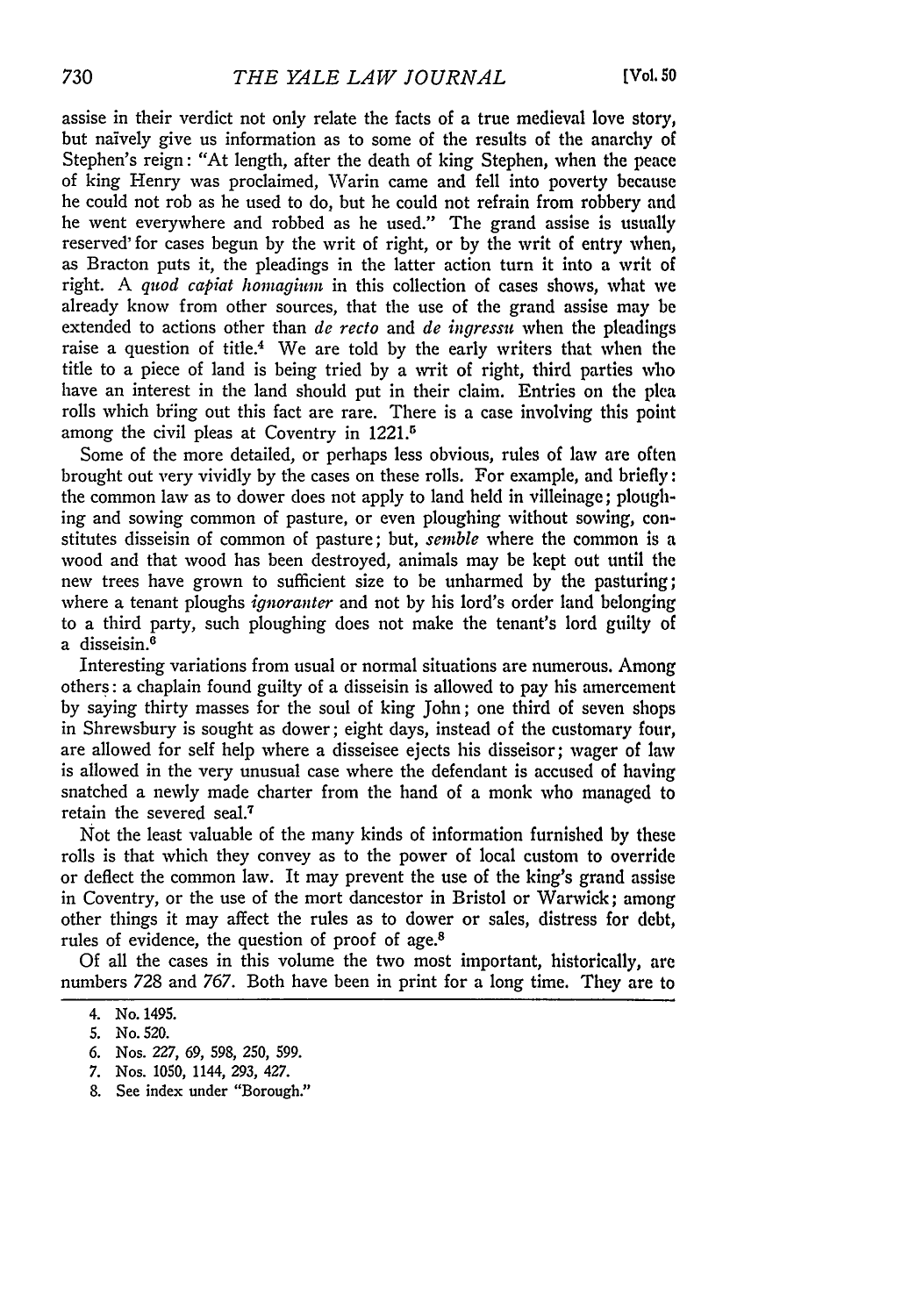be found in a footnote at the end of Chapter XLIII in the second volume of Hale's *Pleas of the Crozen.* They were later printed **by** the Selden Society in its *Select Pleas of the Crown.* Their importance is this: In 1166 the assise of Clarendon provided that a man indicted for certain felonies should **go** to the ordeal of water. This method of discovering guilt or innocence was practiced as long as the use of the ordeal was possible. At the Lateran council of 1216 it was decreed that priests should no longer be permitted to take part in the ordeal. Without the ritualistic assistance of a priest the ordeal could not function, so that method of proof went out of use in England and trial **by** jury took its place. But the change from ordeal to jury created a problem. What was to be done to the man who refused to plead **?** Before the abolition of the ordeal it would have made no difference whether the person indicted was willing to plead or not; it was merely a matter of casting him into the water. But now, because there was a feeling that no man should be convicted without being heard, a man **by** standing mute might defeat the ends of justice. An even more practical point for the judges of the time was the fact that if **by** not pleading the indicted felon was to remain unconvicted, his chattels would not be forfeited to the crown and the king would be deprived of the year and day of waste of his lands. In other words, the royal treasury would suffer. It therefore became the practice to put the felon who stood mute to the *peine forte et dure,* and the hideous custom of pressing a man to make him plead cast its blight on English criminal procedure for hundreds of years. The two cases just referred to represent an earlier method of dealing with the indicted man who refused, after the abolition of the ordeal, to accept trial **by** jury. They stand alone; no others like them have been found on the rolls. The first was an appeal **by** a woman for the death of her husband. Her appeal was declared null on a technicality; the accused was therefore quit of it. But he, having been appealed, would now fall within the class of those suspected persons who, according to the assise of Clarendon, would have to be indicted. So the trial continued. Though the defendant did not wish to put himself upon the country, the case nevertheless went to the jury of twelve which found him guilty. Yet, because of the refusal of the defendant, the court was reluctant to accept that verdict without further confirmation of guilt. So a special jury of twenty-four - not merely of "free and lawful men of the vicinage," but of knights - was called, and the defendant again was found guilty and sentenced to be hanged.

The second case, that of a man indicted for theft who did not wish to plead, was dealt with in exactly the same way. He was first tried **by** the jury of twelve and then **by** a jury of twenty-four knights. If all the other courts had adopted this reasonable procedure in similar circumstances, England would have been saved the disgrace of centuries of pressing, and English criminal law would have arrived at a satisfactory solution on the matter of standing mute, a problem which was not solved, in a creditable way, until

**9.** The uncertainty created **by** the abolition of the ordeal in the administration of criminal justice is brought out clearly in a writ addressed to the itinerant justices **by** Henry III on 26 Jan., 1219. 1 RYMER'S FOEDERA 228.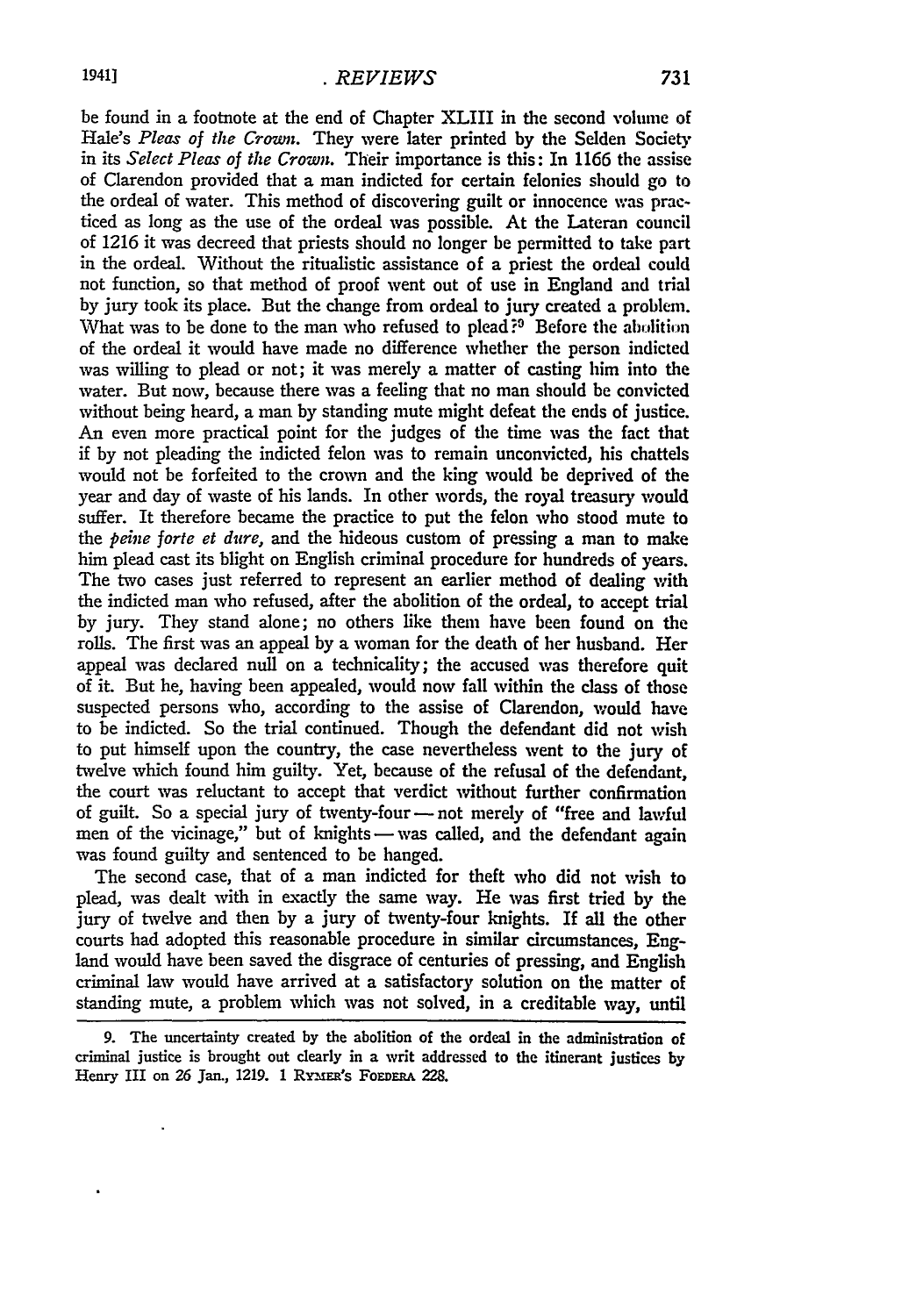a statute of George IV (1827) provided that if one stood mute, a plea of not guilty should be entered for him, and the case should go to the jury  which was, in effect, the essence of the procedure in these two cases from 1221. GEORGE *E.* WOODBINEt

LAW As LOGIC **AND** EXPERIENCE. By Max Radin. New Haven: Yale University Press, 1940. Pp. ix, 171.

THE freshness of the author's mind and the audacious character of his thought make this book, consisting of the Storrs Lectures delivered at the Yale Law School in 1940, a significant contribution to jurisprudential literature. There is an arresting passage on nearly every page; and its themes are high ones: to what extent is the life of the law experience, to what extent logic? how important is law in the life and work of men? what is justice and to what extent does it depend on law and legal machinery? About half of the book is concerned with the problem of the bases of distributive justice: should legal decisions be based on value judgments respecting the past conduct of the parties or on objective determinations respecting their future needs and future social relations?

In the field of industrial accidents, family relations and corporate reorganization, Radin points out, little or no attempt is made to reconstruct the past. The orientation is toward the future. When a worker in a shop has been injured, we are not greatly disturbed by the question how or through whose fault he was injured; we are interested in providing for the future of the worker or his surviving dependents. If a business falls into difficulties, our main concern is how to conserve and improve its value so that it may go on paying wages to workers, salaries to officials, dividends to investors and debts to creditors. In the case of divorce, although the court pretends to be interested in past conduct it is actually concerned with whether the parties, their children and neighbors will be better served by continuing or severing the marital relation.

In other fields, the machinery of the law seems to be set in reverse: the court is asked to judge a past event, often several years old. The impossibility of presenting a faithful reconstruction of the past has led to trial by ordeal, by ritual, by mumbo-jumbo. The relation between the situation as constructed out of the evidence presented and the situation which actually existed is so slight that it seems curious that the pretense of honest reconstruction has not been abandoned.

What is the solution? A shift in interest, Radin says, from the *status quo ante* to the *status quo post.* For the method by which one asks for a precise award determined by a dead-and-gone situation, there should be substituted a method by which parties could ask "for a smoothing and correcting of a difficult and very much alive situation." Instead of judgment, let there be an arbitrament: a distribution of property rights in such a way that while

t George Burton Adams Professor of History, Yale University.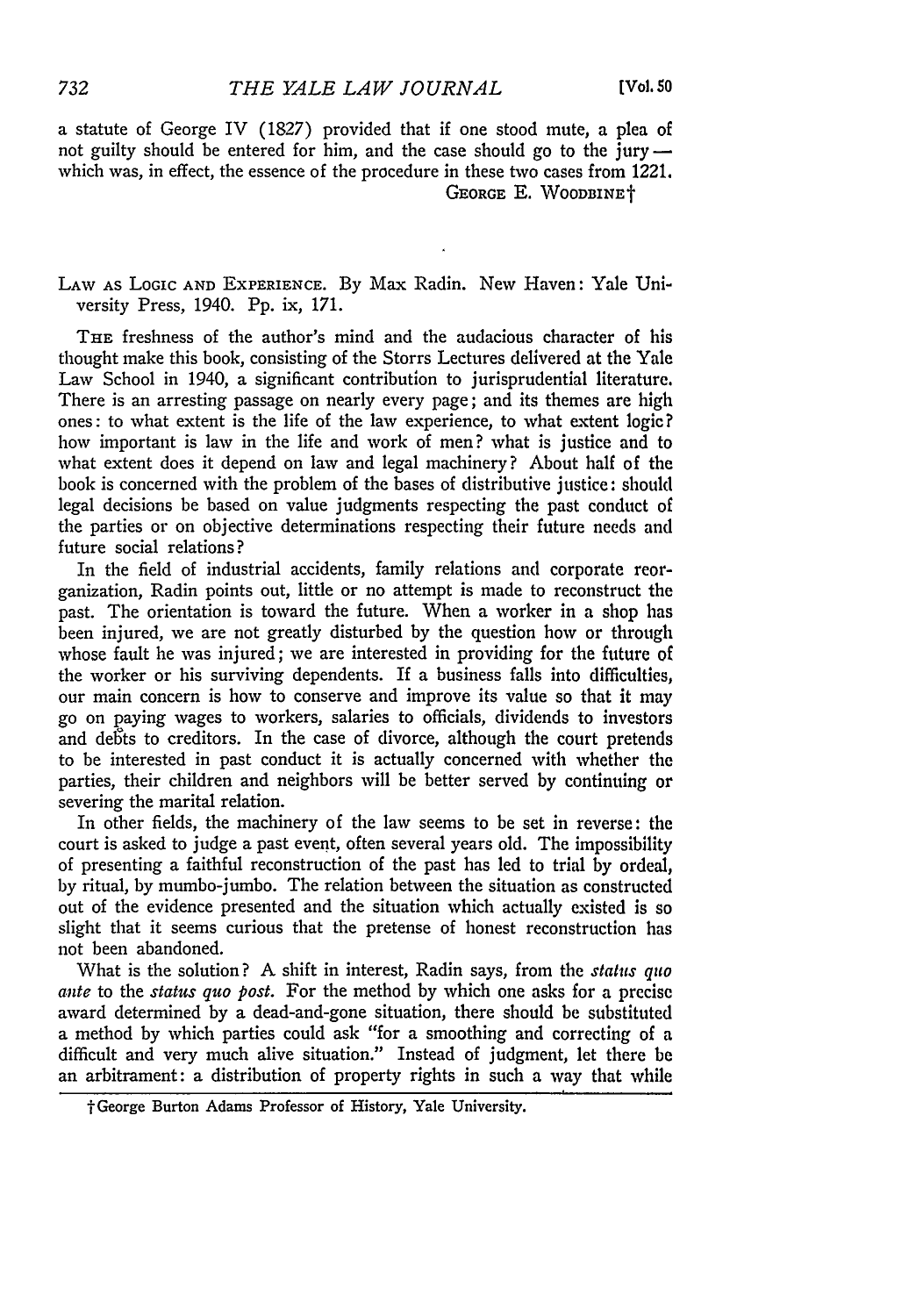no party gets everything he claims, all parties, who are equitably entitled at all, get something; let there be an adjustment on the basis of the future.

Consider, for example, injuries resulting from an automobile accident. If both parties had been completely careful, the injuries could have been avoided. Probably all persons concerned had failed in some degree to use some precaution. Yet, instead of attempting to remodel an unsatisfactory situation so that it will be more nearly satisfactory, we attempt a reconstruction of past events, which is neither possible nor desirable. Instead of judging such situations on the basis of right or wrong, let them be arbitrated, let the disputes end in a sort of compromise or mutual appeasement. Such an approach will facilitate the future relations of the parties, for it will render unlikely a sense of defeat or triumph.

Could arbitration take the place of litigation generally? "I think so," Radin says, "in all cases where the issue is not clearly between the abused and the abuser, the victim and the wrongdoer."

Although prospective considerations alone are important in the punishment of punishable persons, Radin concedes the importance of the retrospective aspect as to one important function of criminal law: the protection of nonpunishable persons: persons of the lowest economic group and persons who hold unpopular opinions on social and economic questions. With respect to them, the function of law should be not that of keeping order but of preserving liberty; they should not be punished for what they will do or might do. To punish such persons, not for what they have done in the past, but on the basis of a prediction that the community will be better off without them, is a practice incompatible with freedom.

This summary of but one of the theses of the book uncovers sufficiently the daring nature of the author's thought. Lawyers, whatever they may really think, will publicly condemn any attempt, such as is made in *Lau As Logic and Experience,* to reorient the law and the profession to an approach so vastly different from the one to which they have become habituated and which, **by** and large, they find congenial and profitable.

Yet, despite the reluctance on the part of the profession, a peaceful revolution has been taking place. Pre-trial conferences in judicial chambers, the creation of courts for juvenile delinquents and of new administrative bodies, the frequent resort to arbitration and conciliation are symptomatic as well as symbolic. These departures from the retrospective character of legal methods are not generally considered revolutionary, largely because their theoretical and methodological implications are not obvious. Had the theory come first, it is likely that the actualities would still rest comfortably in the realm of essences. For a community will sooner receive a fact than an idea. Perhaps this is so because it is assumed that facts are sterile but ideas are propogative. If this assumption be correct, the profession had better beware of one Max Radin. He is a dangerous man. But one day his work will recall Thoreau's saying that "all this worldly wisdom was once the unamiable heresy of some wise man."

MILTON R. KONVITZ<sup>†</sup>

iLecturer, New York University School of Law.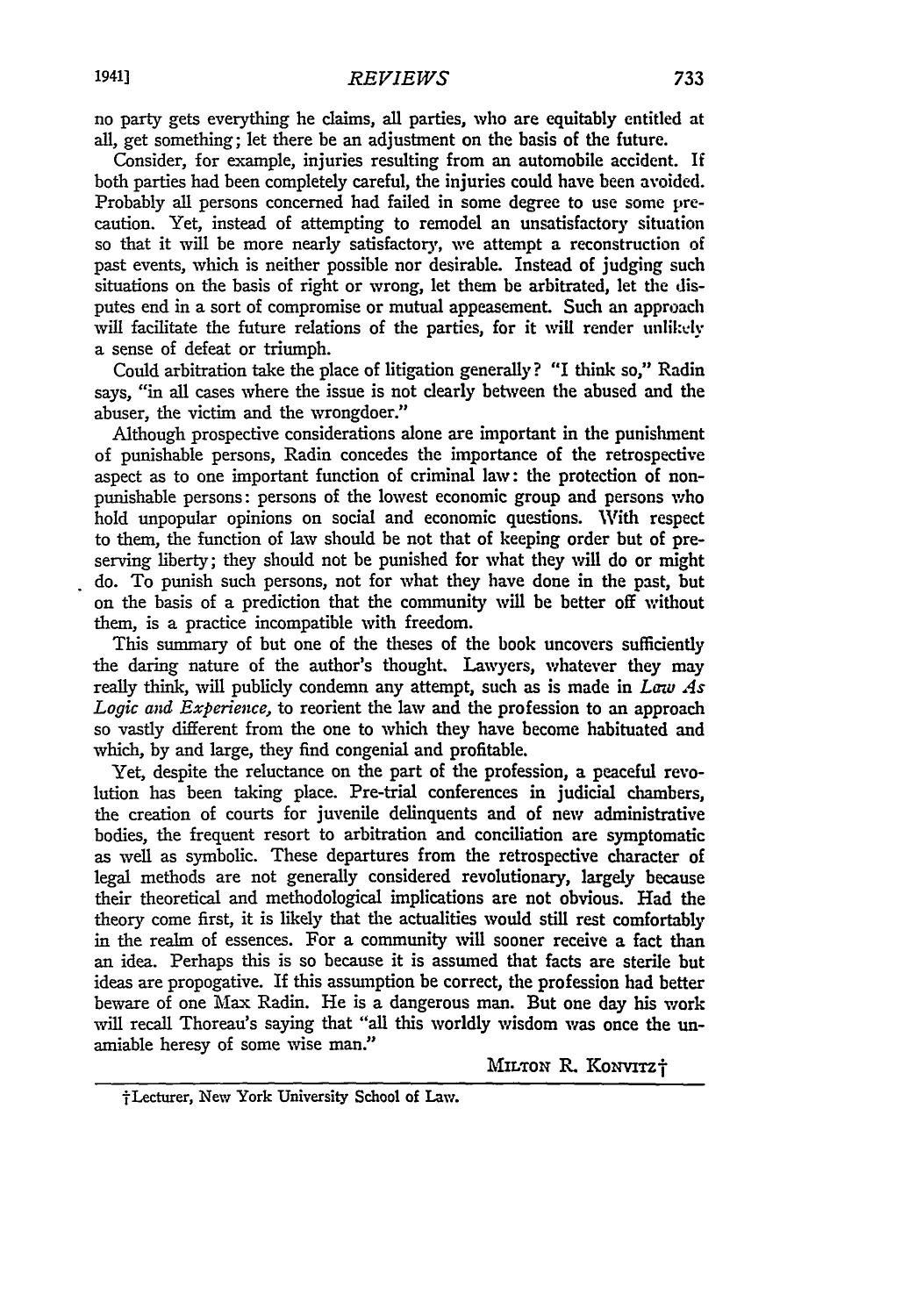THE **CANADIAN** LAw OF TRADE MARKS **AND** INDUSTRIAL DESIGNS. By Harold G. Fox. Toronto: The University of Toronto Press, 1940. Pp. lxviii, 700. \$18.50.

THIS treatise is the first comprehensive work in the field of Canadian trade-mark law which has been published since the passage of the Unfair Competition Act of 1932. Its publication will be welcome to American trademark lawyers, who have long struggled with the many intricacies and obscurities which are found in the Unfair Competition Act of 1932. Indeed, the author admits that:

"As a piece of legislation, it has many imperfections, but it is, none the less, a step in the right direction."

Unfortunately, continues Mr. Fox, the Act was not skillfully drawn:

"It has many contradictions and is difficult of interpretation and its validity has been challenged, though not, so far, successfully."

A striking illustration of the uncertainty which still lingers around some of the most fundamental principles of trade-mark law in Canada is offered by the recent *Peacock* case<sup>1</sup> which is discussed in three places in the book. The case involved the most fundamental issue in trade-mark law: the relationship between the first user and the first registrant of a trade-mark. Contrary to the Canadian law before 1932, the *Peacock* case held that the first registrant obtains a valid registration in Canada even though he may not have been the first user of the mark. Although, under the prior law, the first user could have obtained cancellation of a later registrant's mark, the result of the case is that the first user may lose his rights against subsequent users if he fails to register within the time prescribed in Section 4 of the Unfair Competition Act.

In his discussion of the *Peacock* case, Mr. Fox departs from his usual descriptive, uncritical treatment of the Canadian case law of today to call attention to the "grave questions" arising from this case. If the decision signifies that the first registrant now can bring a successful infringement suit against a prior user who has failed to register his mark, nothing remains of the once sacred common law rights of the first user of a trade-mark. The Supreme Court of Canada has not yet determined whether the *Peacock de*cision extends this far, so that American trade-mark owners, even after reading Mr. Fox's comprehensive treatise, will still be at a loss to know the status of their unregistered Canadian trade-marks in the event that they are registered by someone else.

While the book will be of extreme aid in studying the complicated provisions of the present Canadian trade-mark statute, it fails to discuss at any length the peculiar and unsatisfactory relationship which exists between the United States and Canada in regard to mutual protection and registration of trade-marks within the scope of the International Convention for the Protection of Industrial Property, as last revised in London in 1934, of which

734

<sup>1.</sup> Canada Crayon Co., Ltd. v. Peacock Products, Ltd. [1936] Ex. C. R. 178.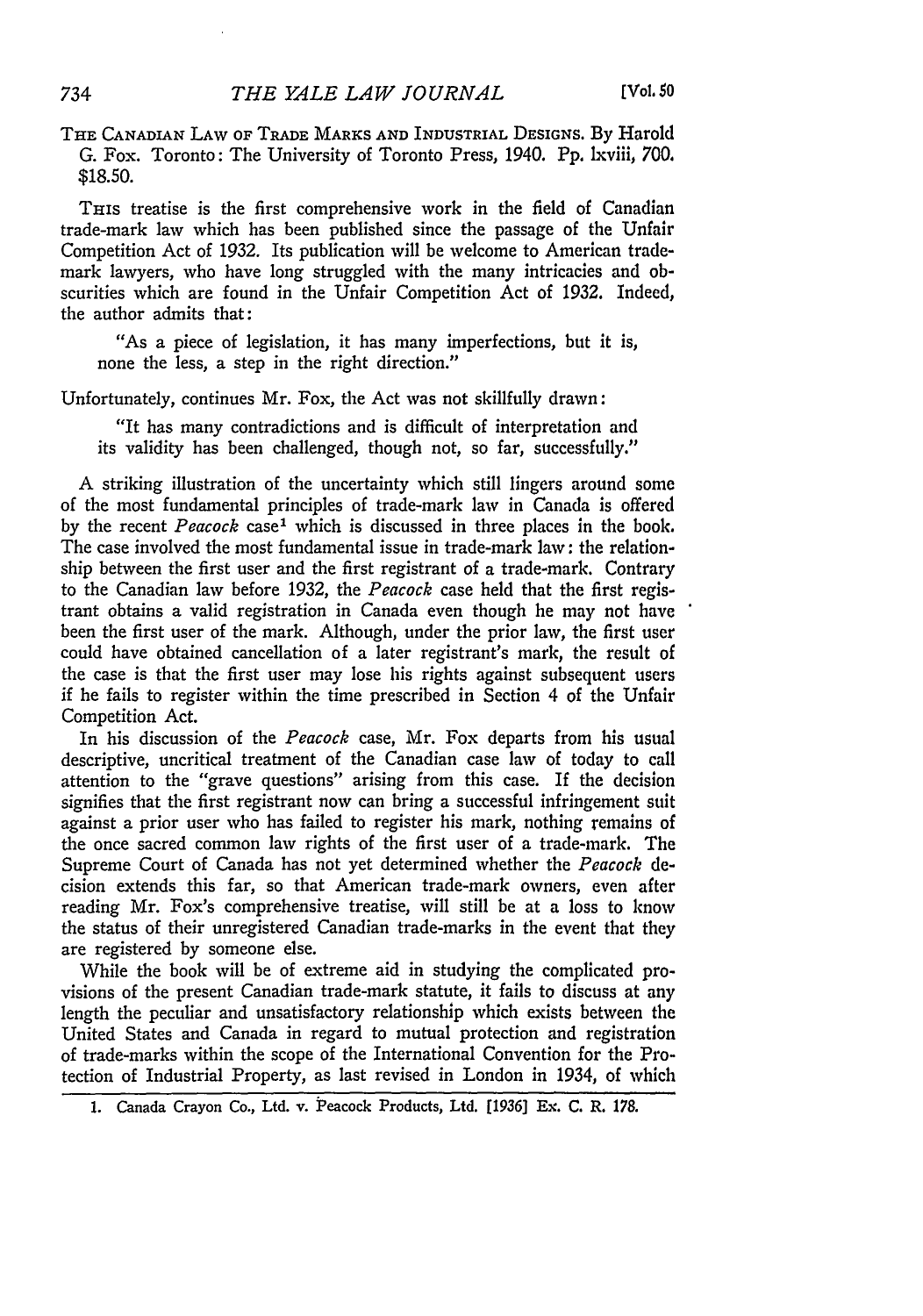both countries are members. This inadequacy of background is particularly unfortunate in view of the decision of the Canadian Court of Exchequer in *Albany Packing Co. v. Registrar of Trade Marks,2* handed down immediately after the publication of Mr. Fox's book, which, if it stands unreversed, may have a revolutionary effect upon the trade-mark relationship of the two countries. The court held that the trade-mark "Tenderized," which was registered in the United States under the Act of March **19,** 1920, was not entitled to registration in Canada despite the fact that it had been "duly registered in the country of origin" $-i.e.,$  the United States, a member of the International Convention. Space does not permit a detailed showing that the decision is dearly untenable in view of the wording of Section 28 of the Unfair Competition Act, and that it was based **- oddly** enough **-** on an opinion of an American patent and trade-mark attorney to the effect that the Act of 1920 does not confer any substantive rights in this country at all. Indeed, this attorney stated in his opinion that the United States Supreme Court in the recent  $Nu$ -Enamel case<sup>3</sup> had refused the plaintiff relief against infringement of its mark registered under the 1920 Act. A glance at that decision reveals, however, that the Court was willing to grant wide protection to a mark registered under the 1920 Act, provided only that secondary meaning could be proven.

The effect of this decision, unless it is reversed by the Canadian Supreme Court, seems to be that, despite the provisions for mutual registration and protection of trade-marks between the different Convention countries, the owner of a United States trade-mark registered under the Act of **1920** will not be able to obtain a Canadian registration on the strength of American registration alone. The unfortunate nature of this decision is highlighted **by** a landmark decision of the United States Supreme Court in December, 1940, holding that the terms of the Inter-American Trade Mark Convention  which stands on the same footing in this regard as the Paris Convention $$ create substantive trade-mark rights for foreign trade-mark owners which cannot be impaired by domestic legislation, and that the mandate of the Conventions that each signatory must "register and protect" foreign trade marks if they are "duly registered and protected" in another Convention country must be carried out so as to give effective protection to the interests of foreign trade-mark owners.<sup>4</sup> Thus, relations between the two countries are in a position where, although the United States Supreme Court has declared its willingness faithfully to enforce the various provisions of international trade mark Conventions providing for mutual protection and registration of trade marks, the Canadian court — fortunately not the Supreme Court — has expressly refused to extend such protection to marks registered in the United States under the Act of 1920.

**A** study of some of the other peculiarities of the Canadian trade-mark law, as discussed in Mr. Fox's book, reveals what the consequences might be if the principle of the "Tenderized" case were applied in analogous situa-

<sup>2. 30</sup> T. M. Rep. **595** (1940).

**<sup>3.</sup>** Armstrong Paint & Varnish Co. v. Nu-Enamel Corp., **305 U.** S. 315 **(1939).**

<sup>4.</sup> Baccardi Corp. v. Domenech, 61 Sup. **Ct.** 219 (U. S. 1940).